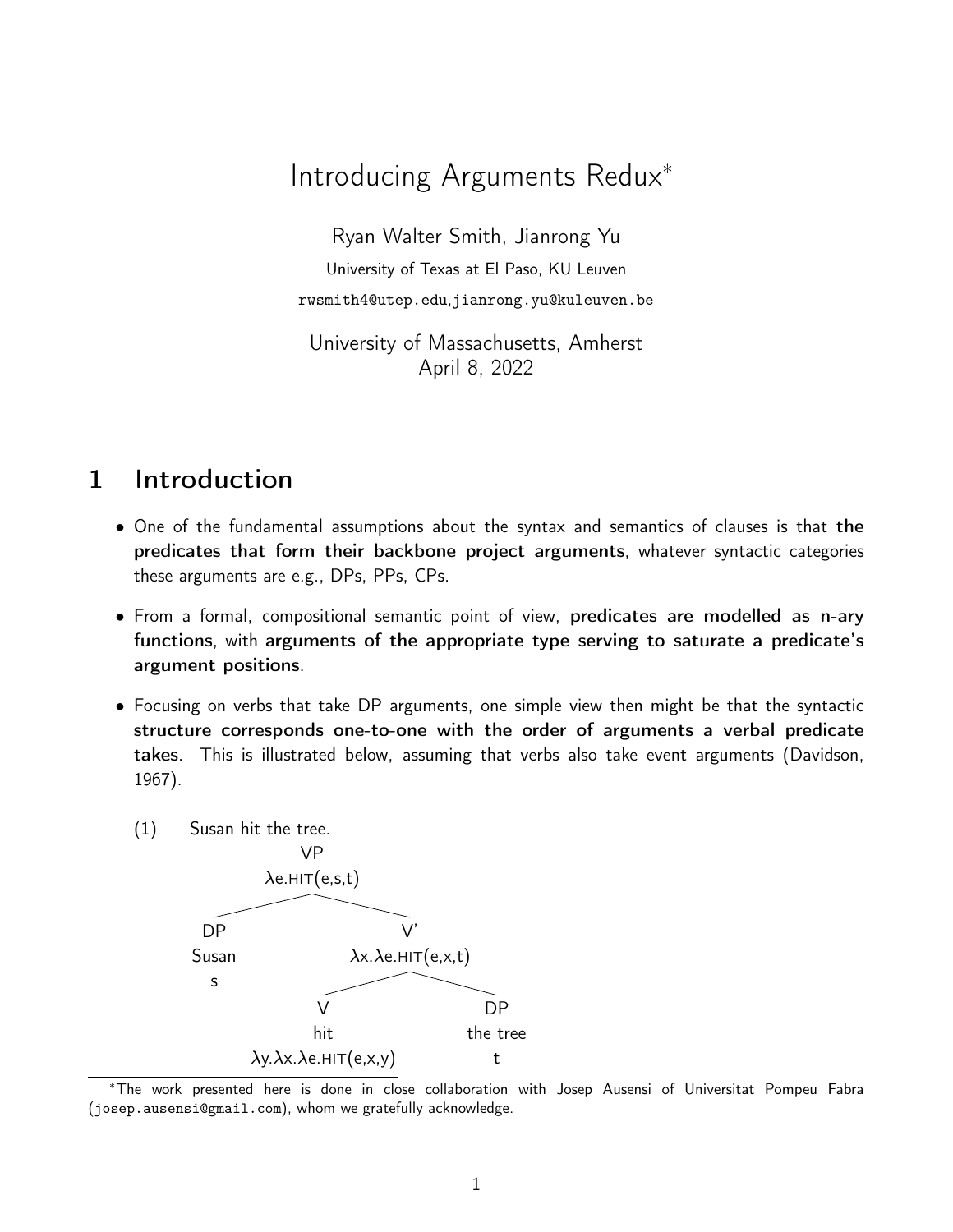- In recent times, this basic picture has been suggested to be incorrect. One influential proposal is that of Kratzer's [\(1996](#page-18-1)). Building on the observation of [Marantz \(1984\)](#page-18-2), who observes that internal arguments can condition special interpretations of the verb while external arguments rarely do, [Kratzer](#page-18-1) proposes that the external argument is severed from the syntax and semantics of the verb.
- Syntactically, the external argument is introduced by a functional head Voice; semantically, Voice is a function from individuals to a predicate of events, relating that individual to an event through thematic roles like AGENT.
- <span id="page-1-0"></span>• A compositional rule of EVENT IDENTIFICATION, a variant of PREDICATE MODIFICATION, combines Voice with the VP.



• Others propose to take this view even further and that even internal arguments are introduced through functional heads (e.g., [Schein, 1993;](#page-18-3) [Borer, 2005\)](#page-18-4). Under this view, verbs are bare predicates of events [\(Schein](#page-18-3), [1993](#page-18-3)); they play no role in determining the syntactic structure since they do not project arguments and merely contribute real-world information about the type of event they denote to the derivation.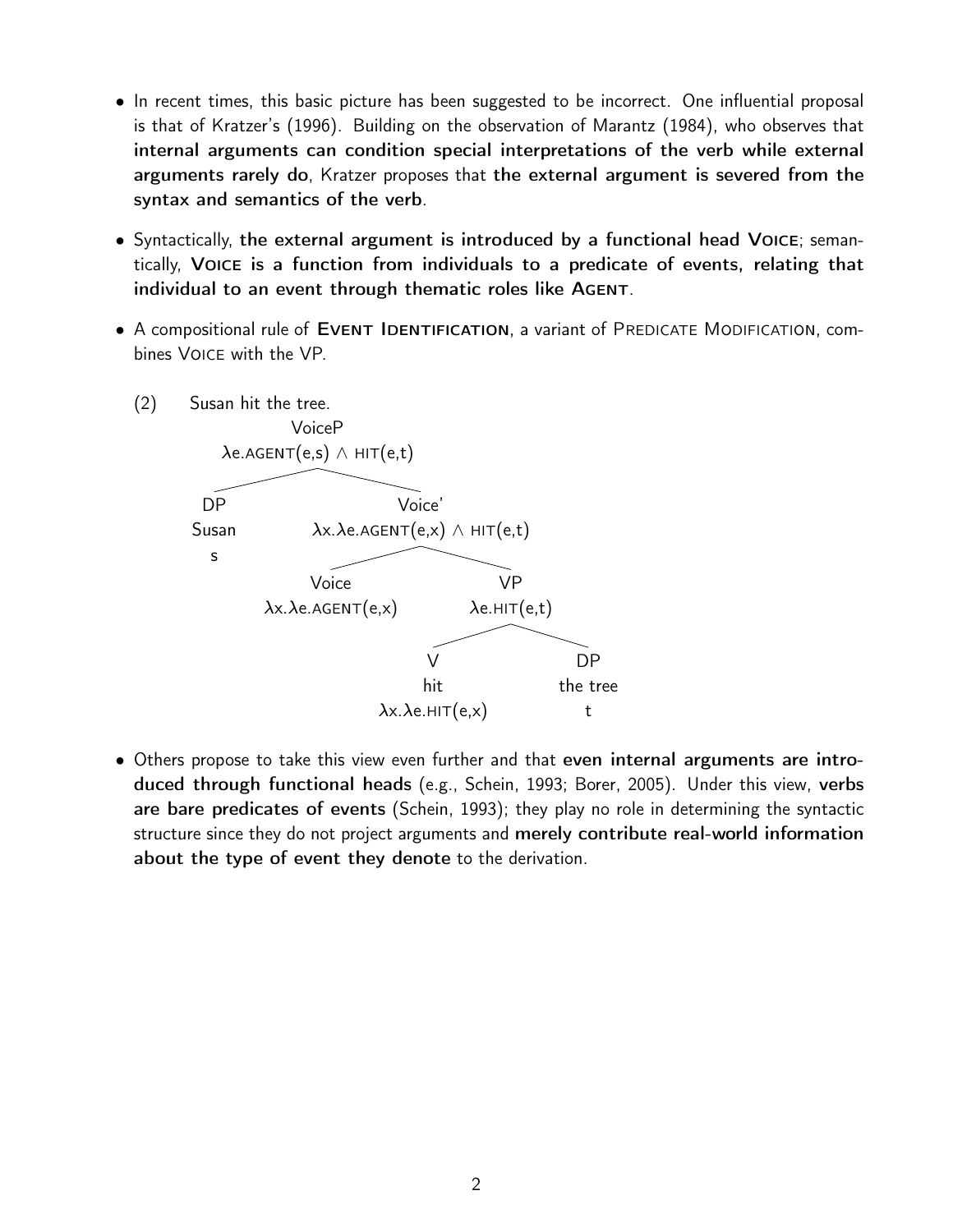<span id="page-2-0"></span>(3) Susan hit the tree.



- In this talk, we review what we have learned about the way arguments are introduced, utilizing a well-known diagnostic: repetitive presuppositions introduced by the presupposition trigger *again* and the ambiguities it produces.
- In particular we make two claims based on different empirical generalizations:
	- The lexical semantics of verbs can determine the way in which external arguments are introduced and that verbs fall into well-defined classes in this regard.
	- The presence of an internal argument can affect how external arguments are introduced and semantically composed, necessitating a novel theory of how arguments compose with their predicates.
- Overall, this presents a more complex picture of the interaction between syntax, semantics, and the lexicon in determining argument structure and how arguments are introduced.

### 2 Setting the Scene: Repetitive Presuppositions

- Again-ambiguities have long been used to diagnose syntactic and semantic decomposition of verbs since the GENERATIVE SEMANTICS tradition (e.g., [McCawley](#page-18-5), [1968;](#page-18-5) [Dowty](#page-18-6), [1979,](#page-18-6) a.o.).
- $\bullet$  More recent syntactic implementations of lexical decomposition have argued that *again*-ambiguities demonstrate that certain verb classes must be syntactically decomposed e.g., open as CAUSE TO become open, based on the ambiguity between a repetititve and restitutive interpretation of again's presupposition (e.g., [von Stechow](#page-18-7), [1996;](#page-18-7) [Beck and Johnson, 2004](#page-18-8)).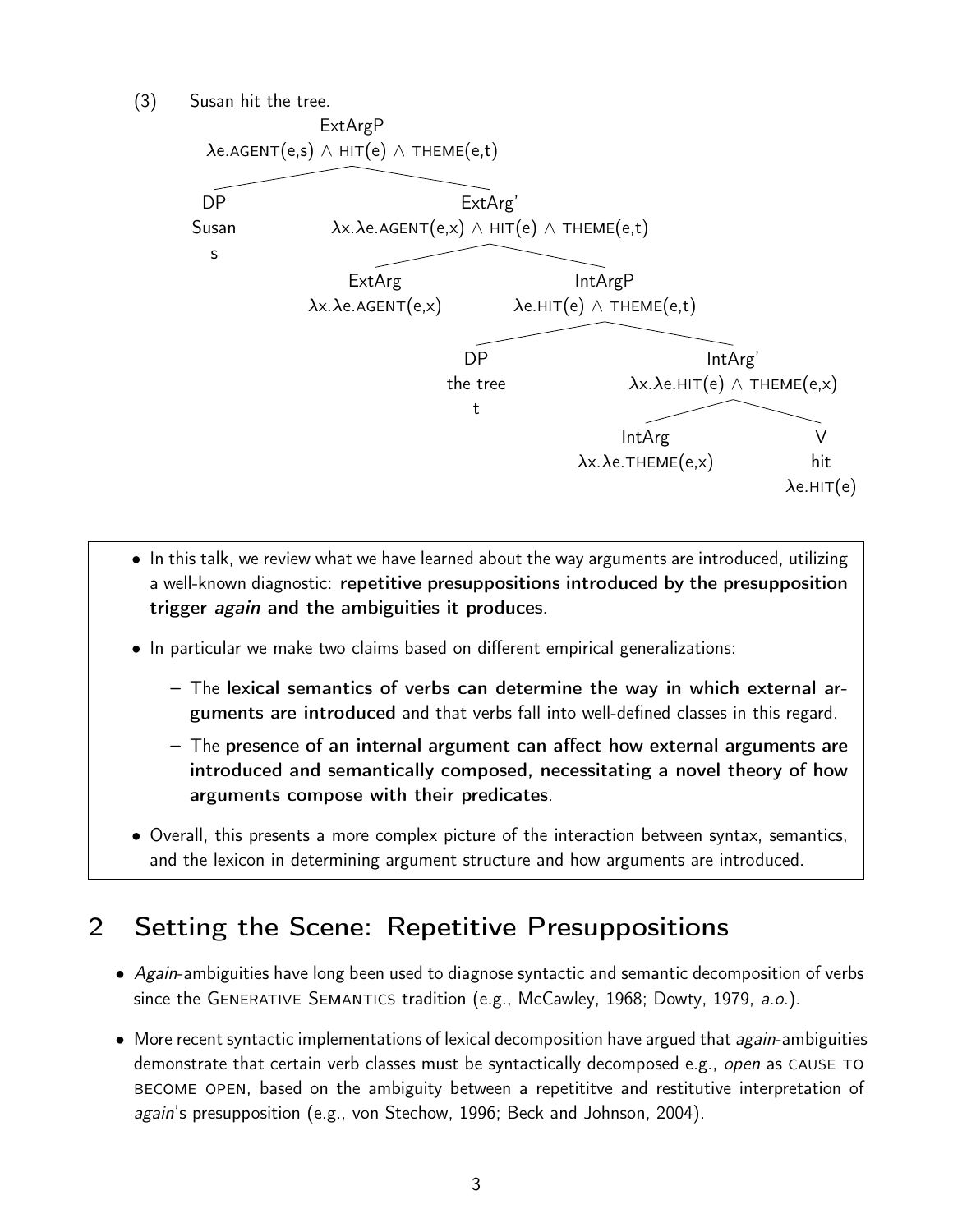- We focus here on a different ambiguity produced by again, namely, the availability of a subjectless repetitive presupposition.
- Standard analyses of the semantics of *again* take it to be truth-conditionally contentless, serving only to inroduce a repetitive presupposition. It is hence an identity function over predicates of events in the assertion, while presupposing an identical event of the type denoted by its complement happened at a prior time [\(Dowty, 1979;](#page-18-6) [von Stechow](#page-18-7), [1996](#page-18-7); [Beck and Johnson, 2004](#page-18-8)).

(4) 
$$
[again]P
$$
 is defined iff  $\exists e^1 \exists e^2 [e^1 \prec e^2 \prec E \& P(e^1) \& \neg P(e^2)].$  When defined,  $[again]P = P$   $\langle \langle v, t \rangle, \langle v, t \rangle \rangle$  (Bale, 2007)

- If external arguments are introduced by VOICE via EVENT IDENTIFICATION, defined as below, then we make a novel prediction: again can attach to VOICE's sister constituent, excluding the external argument in the calculation of its repetitive presupposition i.e., a subjectless repetititve presupposition [\(Bale, 2007](#page-18-9)).
	- (5) Event Identification:  $f_{e,vt} + g_{vt} \rightarrow \lambda x. \lambda e.f(x)(e) \wedge g(e)$
- [Bale \(2007\)](#page-18-9) shows that in regards to the availability of subjectless presuppositions, verbs fall into at least three well-defined classes that cross-cuts two properties: eventivity vs stativity and transitivity.
- Eventive transitive verbs readily exhibit subjectless presuppositions when modified with *again*, allowing the prior event satisfying this presupposition to have a different subject argument.
	- (6) Context: Seymour's dryer broke. He called a repairwoman who simply hit the dryer until it started working. The dryer broke down two days later. So... Seymour hit the dryer again.
- Intransitive verbs, whether unergative or unaccusative, systematically disallow such contexts to satisfy *again*'s presupposition, in contrast with eventive transitive verbs.
	- (7) a. Context: Last week, Jon's wife ran all morning. Then after she got home, Jon was able to do some exercise. So...  $#$  Jon ran again.
		- b. CONTEXT: Seymour's wife was the first person ever to arrive at the new airport. Then a week later...  $#$  Seymour arrived again.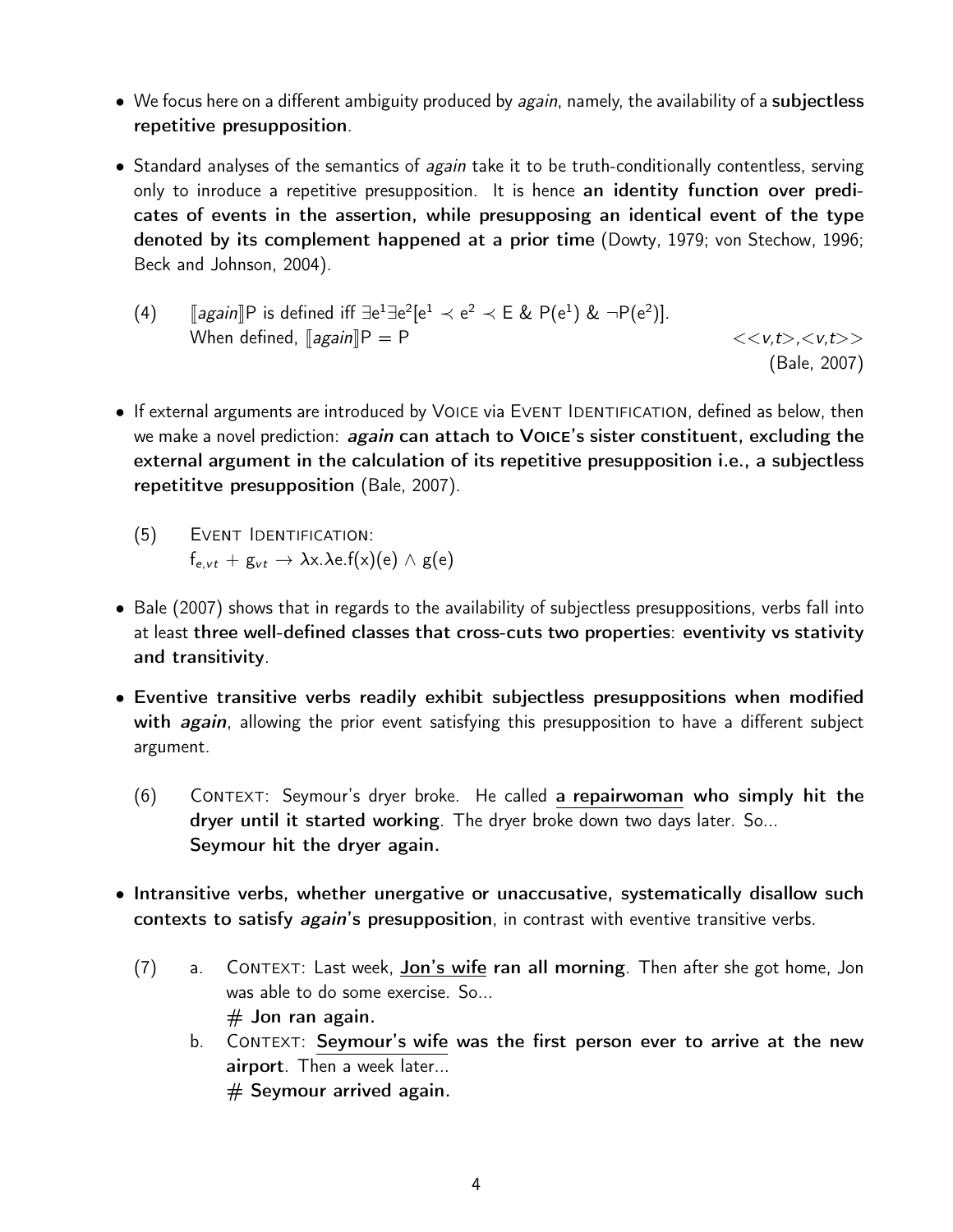- Finally, stative transitive verbs also disallow subjectless presuppositions like intransitive verbs, in contrast to eventive transitive verbs.
	- (8) Context: Seymour's mother loved Frank, although she was the only one who did. After a while she no longer cared for him. However, Seymour became attached to the man, and developed strong feelings for him after his mother's love subsided. So...  $#$  Seymour loved Frank again.
- [Bale \(2007](#page-18-9)) concludes then that at least two ways of modelling how verbs take their arguments are needed: eventive transitive verbs introduce their external arguments outside the verb as in [\(2\)](#page-1-0), while intransitive verbs and stative transitive verbs introduce all their arguments directly, regardless of how many they have and what thematic role they bear, as in  $(1)$ .

# 3 External Arguments and Verb Classes

### 3.1 Eventive Transitive Verbs and Intentionality

- Utilizing the above diagnostic, we see that it is not the case that verbs introduce their external arguments the same way, even within the classes [Bale \(2007](#page-18-9)) identified.
- Consider the canonical killing verb kill; as [Bale \(2007](#page-18-9)) shows, it readily admits subjectless presuppositions with *again*, as expected under Bale's classification of verbs.
	- (9) Context: In a Hollywood monster movie, Seymour's father killed the zombie. But, being a Hollywood movie, of course they came back to life. But in the end ... Seymour killed the zombie again.
- Yet other verbs of killing that further specify the manner in which the killing event was carried out do not behave as expected. We consider here verbs like *murder*; other verbs that behave similarly include *assassinate*, *massacre*, etc. See [Ausensi et al. \(2021\)](#page-18-10) for contexts and examples for these verbs.
	- (10) Context: In a Hollywood slasher movie, Mike Myers murdered Bill. Bill was revived by a sorcerer, but after chasing the revived Bill down, ...
		- a.  $#$  Freddy murdered Bill again.
		- b. Mike Meyers murdered Bill again.
- It seems then that [Bale \(2007\)](#page-18-9) is not completely correct in singling out eventive transitive verbs as a general class that introduce their external arguments directly. We could refine Bale's generalization and suggest there are sub-classes of eventive transitive verbs like *murder* that take their external arguments as semantic arguments.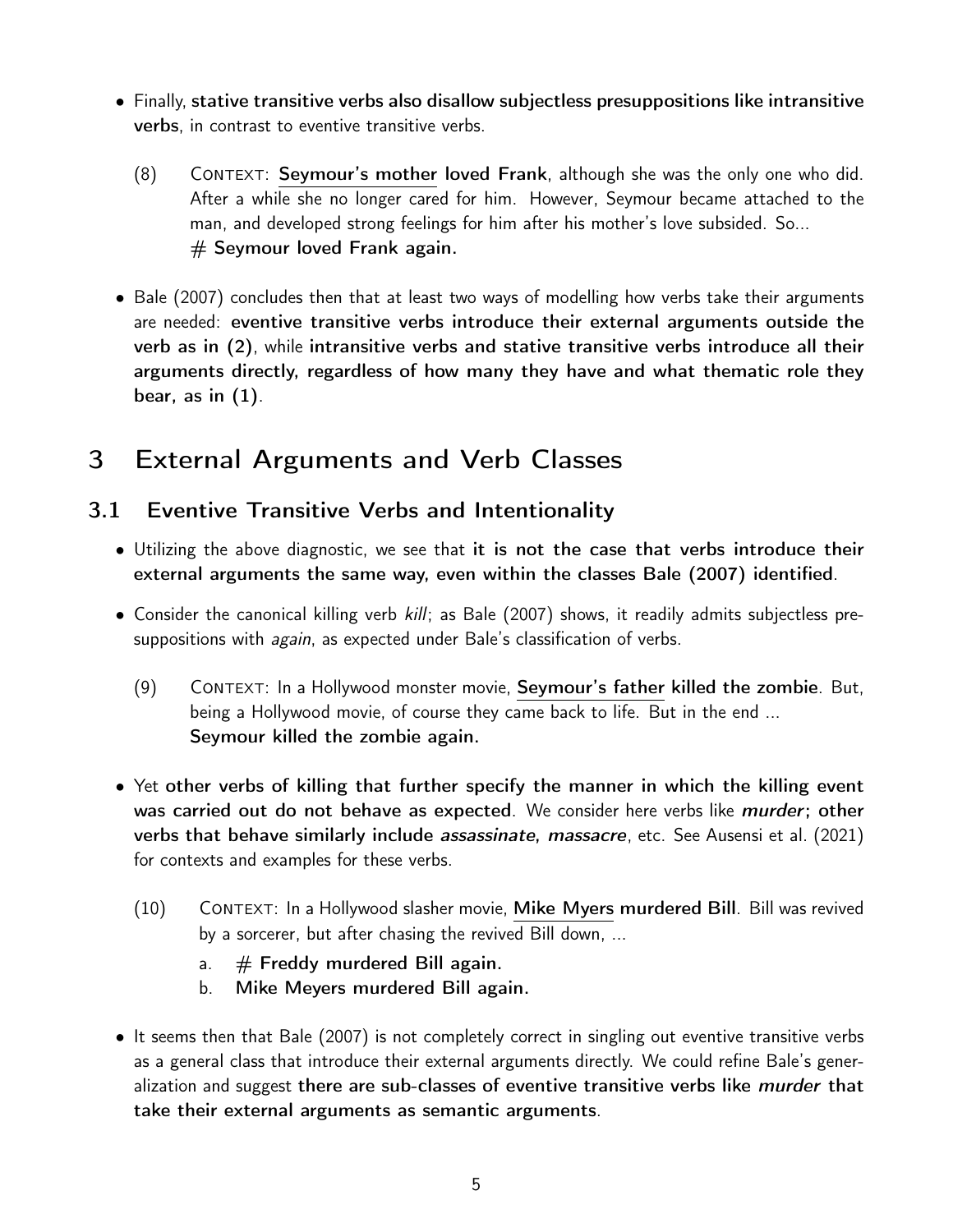- Doing so, however, amounts to restating the empirical facts; what might be the source of this difference between verbs like kill and verbs like murder?
- One possible answer: it is well-known that a semantic difference between kill and murder is intentionality. This manifests in the possibility of non-intentional/animate subject and of targeting this intentionality with modifiers [\(Talmy, 1991;](#page-18-11) [Dowty, 1991](#page-18-12); [Van Valin and Wilkins](#page-18-13), [1996;](#page-18-13) [Folli and Harley, 2005](#page-18-14); [Grano](#page-18-15), [2017](#page-18-15)).
	- (11) a. Floods killed thousands.
		- b. Cancer killed two million people last year.
		- c. That weapon killed thousands.
	- $(12)$  a.  $\#$  Cancer murdered every man in that hospital.
		- b. # Floods murdered five US citizens.
		- c.  $#$  That weapon murdered my brother.
- Murder requires an intentional agent while kill imposes no requirement on intentionality; we might think of this as a the source of the difference between the availability of subjectless presuppositions between the two classes of verbs.
- This also makes formal sense; within an intensional, possible-world semantics, we would need to make reference to an agent to access the possible worlds under consideration.
- Importantly, we see that this intentionality requirement, like the external argument, is always contained with *again's* repetitive presupposition and cannot be interpreted outside of it.
- In the context below, the prior event is carried out by the same referent of the asserted subject argument but crucially, did not have intent to carry out the event. Crucially, this does not license the use of again, contrasting with kill.
- Note that we have specified that the manner of killing in the previous event is identical in every way with the asserted murdering event except the presence of intentionality, confirming that intentionality is itself a part of the meaning of the verb *murder*.
	- $(13)$  CONTEXT: John killed Frank when he accidentally fired his gun at him. A sorcerer brought Frank back to life. Afraid of retribution, John fired at Frank with his gun and he immediately died.
		- a.  $#$  John murdered Frank again.
		- b. John killed Frank again.
- Since intentionality is contained within the verb itself (cf. for example [Folli and Harley](#page-18-14) [2005](#page-18-14) where intentionality is encoded in a verbalizing head  $v_{\text{DO}}$ ) and intentionality makes reference to an agent's intent-worlds, *murder* necessarily requires the presence of an agent regardless of the structure it is embedded in. This is represented as a meaning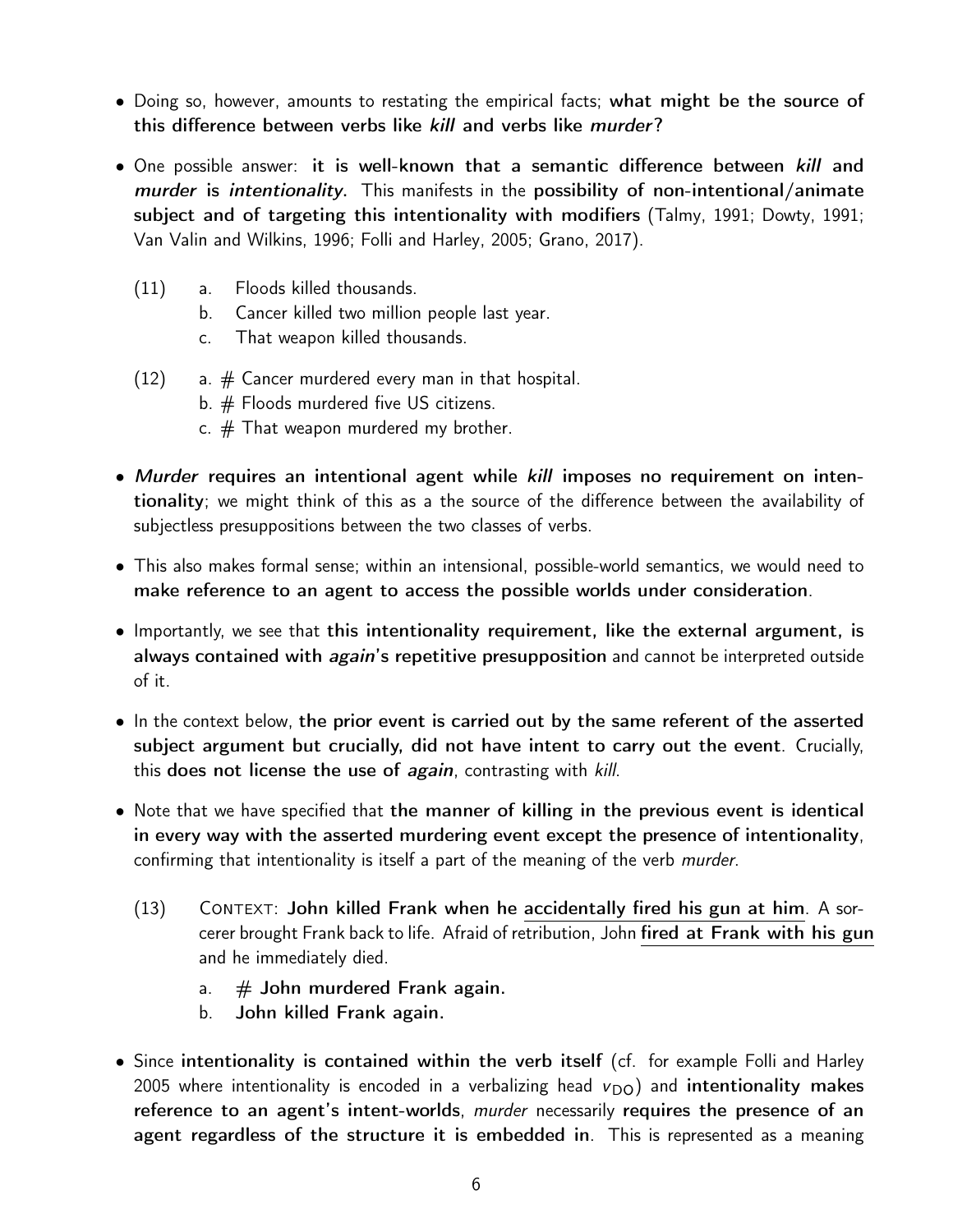postulate in the lexical entry below (simplified from [Ausensi et al. 2021\)](#page-18-10). Except for example (14) below, we will suppress world arguments for brevity.

- $\lceil (14) \quad \lceil \text{murder} \rceil$ :  $\lambda w.\lambda x.\lambda y.\lambda e[AGENT(e)(w) = y \wedge MURDER(e)(w) \wedge THEME(e)(w) = x]$ where MURDER(e)(w) = 1 iff  $\exists s$ [CAUSE(e,s)  $\land$  DEAD(s)  $\land$  HOLDER(s) = THEME(e)]  $\land$  $\forall$ w'[intention $y_{w'}^y(w) \rightarrow [\text{AGENT}(e) = y \land \exists s[\text{CAUSE}(e,s) \land \text{DEAD}(s)]]]$
- There is therefore a deeper reason for the observation that there are verbs that systematically disallow subjectless presuppositions and introduce their external arguments directly: here, the lexical semantics independently require the semantic presence of an agent argument in order to track the intent worlds of their external arguments (cf. for example [Wechsler 2020](#page-19-0) who makes the same argument but across all verb types).

#### 3.2 Stative Transitive Verbs and Possessors

- Given the conclusion in the previous section, is there reason to think that the same reasoning can apply to other verb classes that disallow subjectless repetitive presuppositions?
- We return to Bale's observation that stative transitive verbs like love, hate, and respect seem to systematically disallow subjectless repetitive presuppositions and therefore must introduce their subject experiencer arguments directly.
	- $(15)$  CONTEXT: Seymour's mother loved Frank, although she was the only one who did. After a while she no longer cared for him. However, Seymour became attached to the man, and developed strong feelings for him after his mother's love subsided. So...  $#$  Seymour loved Frank again.
- One way of understanding this requirement comes from [Hale and Keyser \(2002\)](#page-18-16), who suggest that verbs like *love* are endowed with a semantic index that must be bound *obviatively* by the external experiencer argument.
- Informally, one way of paraphrasing the meaning of love under their approach is x has  $y'$ s love. This is in fact transparently reflected in a productive alternation in English based on the overt possessive verb have and also with a ditransitive construction based on give, which arguably has a covert *have*-based sub-structure (e.g., [Harley, 2003](#page-18-17); [Harley and Jung,](#page-18-18) [2015](#page-18-18)).
	- (16) a. Mary has John's love.
		- b. John*<sup>i</sup>* gives Mary his*<sup>i</sup>* love.
		- c. Mary<sub>*i*</sub> has her<sub>∗*i/j*</sub> love.
		- d. Mary*<sup>i</sup>* gives her daughter*<sup>j</sup>* her*i=*∗*<sup>j</sup>* love.
- Taking Hale and Keyser's basic insight, we may give an implementation whereby the surface verb love denotes a state of an individual experiencing love for someone/something;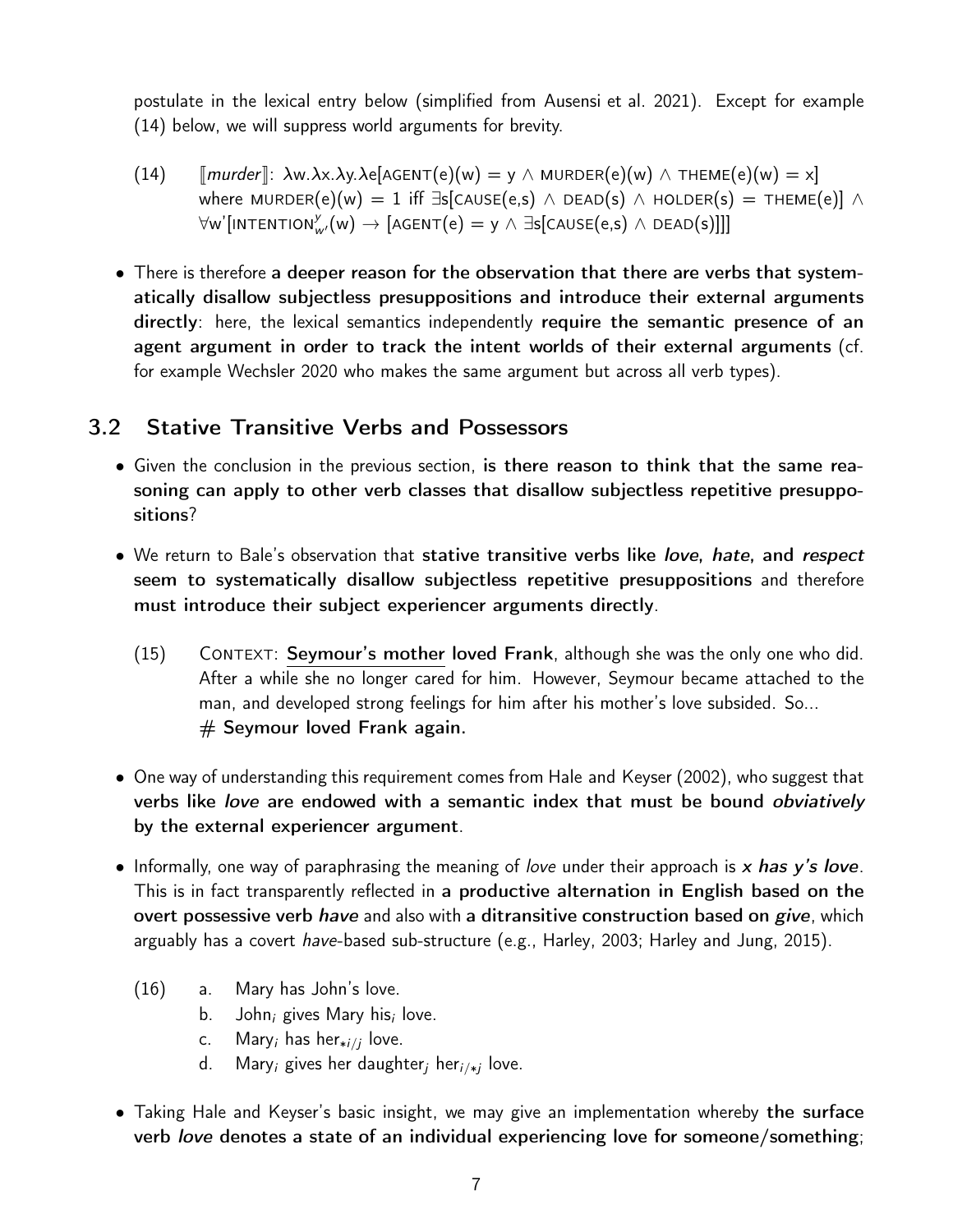the target of the individual's love is taken as an internal argument interpreted as the theme of the state (see [Rothmayr 2009](#page-18-19) for diagnostics that such verbs denote states even when syntactically verbal).

• The emotive state is relativized to a particular experiencer argument through the use of a numerical index  $n$ , which is mapped to an individual in the domain through an assignment function  $g$  i.e.,  $g(n)$  denotes this individual.

(17) 
$$
[[\text{love}_n]]^g: \lambda x.\lambda s.\text{LOVE-OF}(g(n))(s) \wedge \text{THEME}(s) = x
$$

- We may now address the question of how the external argument comes to bind this index in the lexical semantics of the verb. Specifically, we may follow [Kratzer \(2009\)](#page-18-20) in assuming that binding is effected not by DP antecedents but by functional heads that introduce DP antecedents.
- Here, the locus of binding is Voice, which introduces the external argument. However, this necessitates an analysis of Voice whereby it does more than logically conjoin a thematic interpretation with the denotation of the VP through EVENT IDENTIFICATION; rather, it lambda abstracts over the semantic index in its complement, creating an open individual argument position.
- This then allows the index to be mapped to the external argument that saturates this open argument position; we notate this formally as  $g/n \rightarrow x$ , an assignment function identical to  $g$  except that it maps an index  $n$  to  $x$ .
	- (18)  $\left[\text{Volce}\right]^{g}$ :  $\lambda \text{V}.\lambda \text{x}.\lambda \text{s}$ . Experiencer(s) =  $x \wedge \left[\!\left[\text{V}\right]^{g[n \to x]}(s)\right]$
	- (19) John loves Mary.

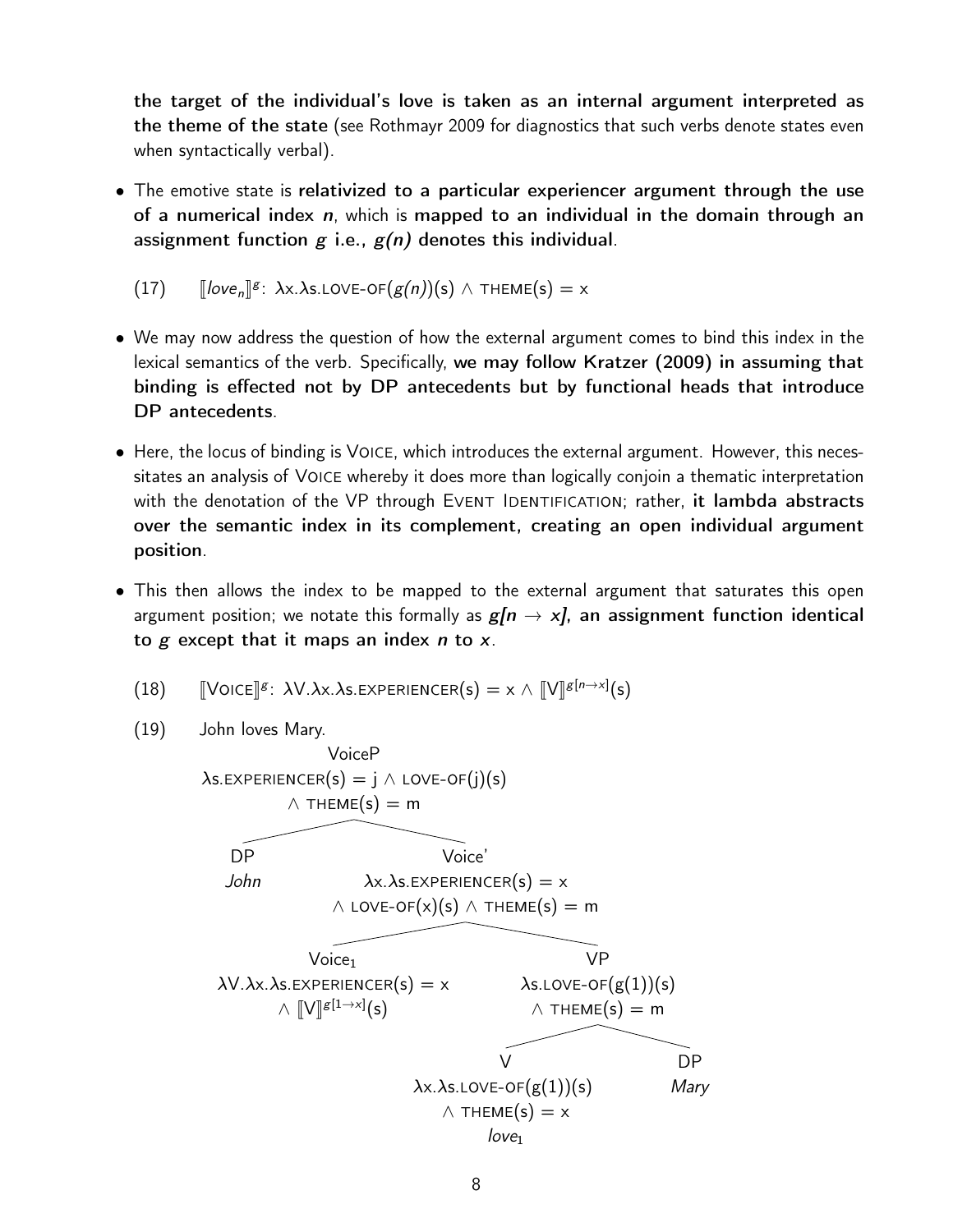- Notably for present purposes, the experiencer argument is indeed introduced by a functional head as in theories like Kratzer's. However, this is not via EVENT IDENTIFICATION; rather, Voice plays a crucial role in mapping the index provided by the verb itself to the external argument.
- The intuition is that an emotion of love is always relativized to the experiencer of that love, something we encode in the lexical semantics of the verb itself.
- Correspondingly, even if again, as an event-modifier, can attach to the VP excluding the external argument, this does not suffice to predict the availability of subjectless presuppositions.
- There contains an index within this VP, which is mapped to the experiencer argument by Voice; this experiencer is therefore going to be semantically represented in the calculation of *again's* repetitive presupposition, ruling out a subjectless presuppositions.

### 3.3 Interim Summary

- Proposals that sever the external argument and introduce it through functional heads and special-ized compositional rules like EVENT IDENTIFICATION as in [Kratzer](#page-18-1) [\(1996\)](#page-18-1) overgenerate subjectless repetititve presuppositions with again-modification.
- Verbs seem to systematically differ from each other in regards to how their external arguments are introduced, as demonstrated by the possibility of the external argument being excluded from the repetitive presupposition introduced by again.
- This observation need not, however, simply be a quirk of verb classes and given an analysis that simply restates the empirical generalization.
- A more in-depth understanding of the lexical semantics of the verb classes that seem to semantically introduce their external arguments directly reveals deeper reasons for this requirement. That is, this can be explained by either verb-specific lexical entailments like intentionality, or to the presence of semantic indices which indicate that the real-world concepts they denote are inherently tied to their external arguments.
- On a broader, theoretical level, this underscores the role of lexical properties in determining the way external arguments are introduced and semantically composed.

# <span id="page-8-0"></span>4 The Role of Structural Contexts

- The previous section explored the role of the lexical verb's lexical semantics in determining how one argument they take, the external argument, combines semantically with the verb.
- It is, however, well-known that a verb's structural context can also determine the syntactic and semantic properties of a verb's argument; e.g., [Folli and Harley \(2005\)](#page-18-14) observe that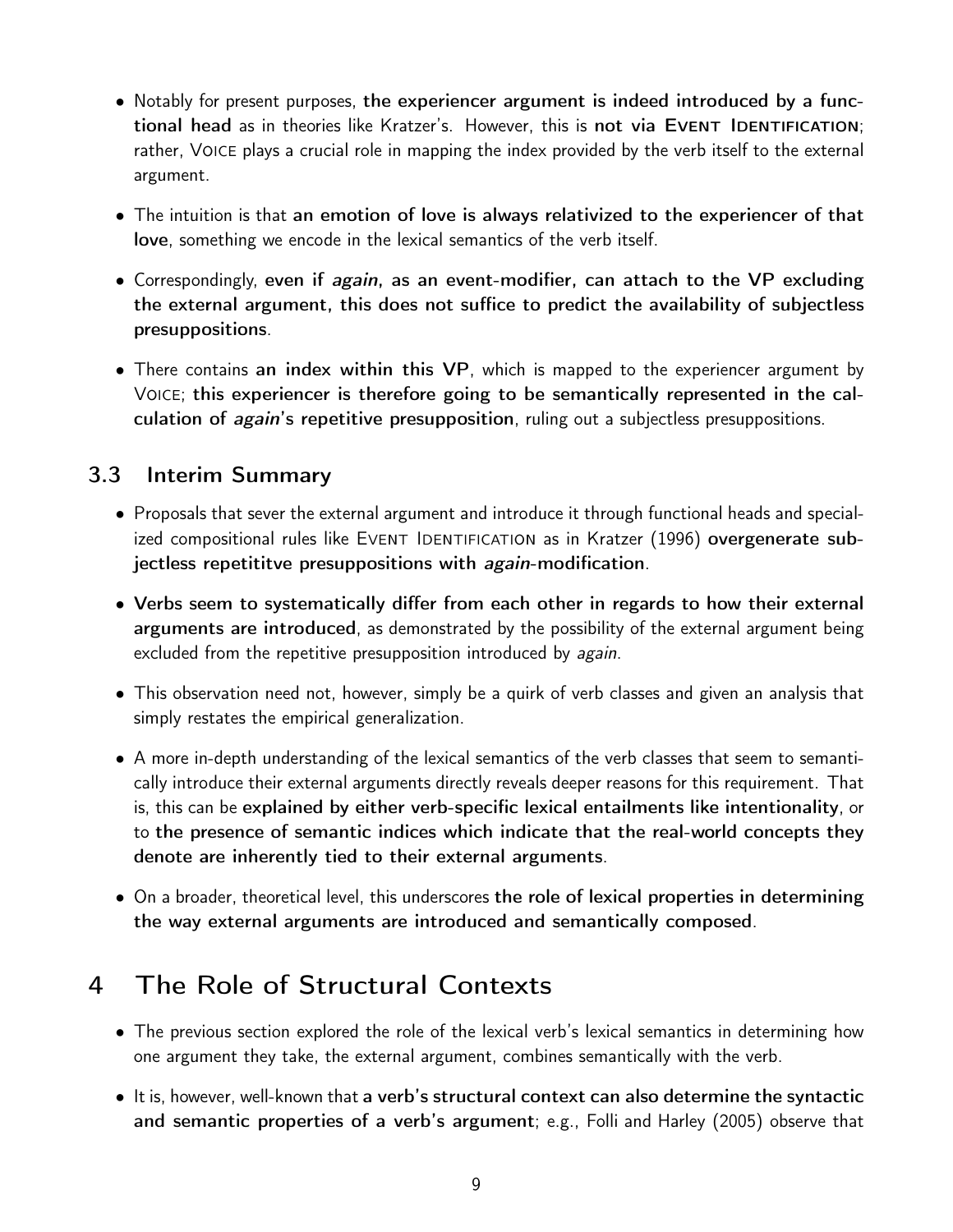the presence of a resultative particle can impose animacy conditions on a causative verb's external argument.

- We focus here on a largely unnoticed particular structural context that can affect the availability of subjectless presuppositions: the presence of an optional internal argument.
- Returning to Bale's generalization with intransitive verbs, unergative verbs seem to disallow subjectless repetitive presuppositions, prompting Bale to suggest they introduce their external arguments directly.
	- $(20)$  CONTEXT: Last week, **Jon's wife ran all morning**. Then after she got home, Jon was able to do some exercise. So...  $#$  Jon ran again.
- Nonetheless, we observe not all unergative verbs reject subjectless presuppositions categorically; optionally transitive unergative verbs produce subjectless presuppositions with *again* when they are transitive.
- To illustrate, consider the following classes of unergative verbs that are optionally transitive, [Levin'](#page-18-21)s [\(1993](#page-18-21)) non-core transitive verbs, which optionally take DP internal arguments.
	- (21) Performance verbs: dance, recite, sing, whistle, chant Unspecified object alternation:
		- a. Sandy sang.
		- b. Sandy sang a song/a ballad.
		- c. Sandy danced.
		- d. Sandy danced a jig.
	- (22) Wipe verbs: wipe, sweep, wash, rinse scrub Unspecified object alternation:
		- a. Brian was wiping the counter.
		- b. Brian was wiping.
		- c. John swept the floor.
		- d. All last night, John swept.
	- (23) Physical attack verbs: kick, punch, slap Affectee alternation:
		- a. John kicked.
		- b. John kicked Bill.
		- c. John punched.
		- d. John punched Bill.
- Most notably, it seems that the presence of the optional internal argument triggers the availability of subjectless presuppositions with again.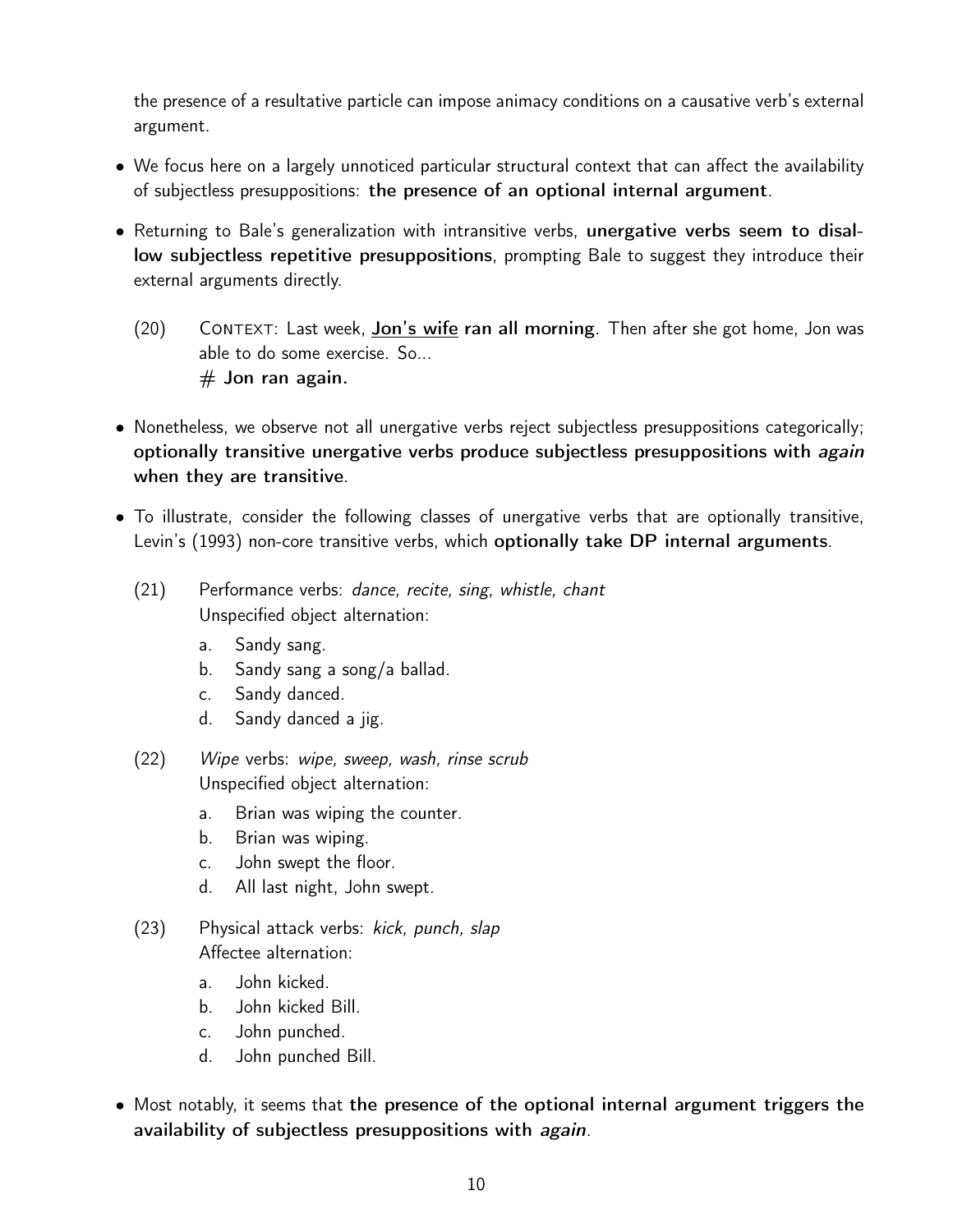- $(24)$  a. CONTEXT: At a ball in honor of the king, **John danced**. The king was so impressed that he had his court dancer James learn this dance, and ...  $#$  James danced again.
	- b. CONTEXT: At a ball in honor of the king, **John danced the Irish jig**. The king was so impressed that he had his court dancer James learn this dance, and ... James danced the Irish jig again.
- (25) a. Context: John decided to clean up the house he and Mary lived in ahead of a party so he swept. The next day, Mary, thinking John did not sweep the floor, picked up the broom and...

 $#$  Mary swept again.

- b. CONTEXT: John decided to clean up the house he and Mary lived in ahead of a party so he swept the floor. The next day, Mary, thinking John did not sweep the floor, picked up the broom and... Mary swept the floor again.
- (26) a. Context: John forgot his computer on the train ahead of an important deadline. Frustrated, John kicked in anger. Later, Mary realized that she too had forgotten her computer at home and could not help John so...  $#$  Mary kicked (in anger) again.
	- b. CONTEXT: John forgot his computer on the train ahead of an important deadline. Frustrated, John kicked the table in the classroom in anger. Later, Mary realized that she too had forgotten her computer at home and could not help John so...

Mary kicked the table (in anger) again.

- These observations present a bit of a conundrum under views like Bale's and Kratzer's; the external agent argument seems to be introduced directly within the verb when intransitive, but externally through functional heads like Voice when transitive.
- One could easily postulate two separate lexical entries for these verbs differing in whether the verb semantically takes the external argument as a semantic argument. However, this misses the generalization that it is the presence of an internal argument that affects the availability of subjectless presuppositions.
- As a way of capturing this dependence on an internal argument, the intuition we pursue is that an optionally intransitive verb is compositionally not available for *again* to take as an argument prior to combining with any of its arguments, whether it is the optional internal argument or its external argument.
- More generally, a surface verb and its arguments can be thought of as an acategorial root embedded in a strucutre containing verbalizing and argument introducing functional heads as in the DISTRIBUTED MORPHOLOGY tradition (e.g., [Halle and Marantz, 1993](#page-18-22); [Pesetsky, 1995](#page-18-23); [Marantz, 1997](#page-18-24), amongst others).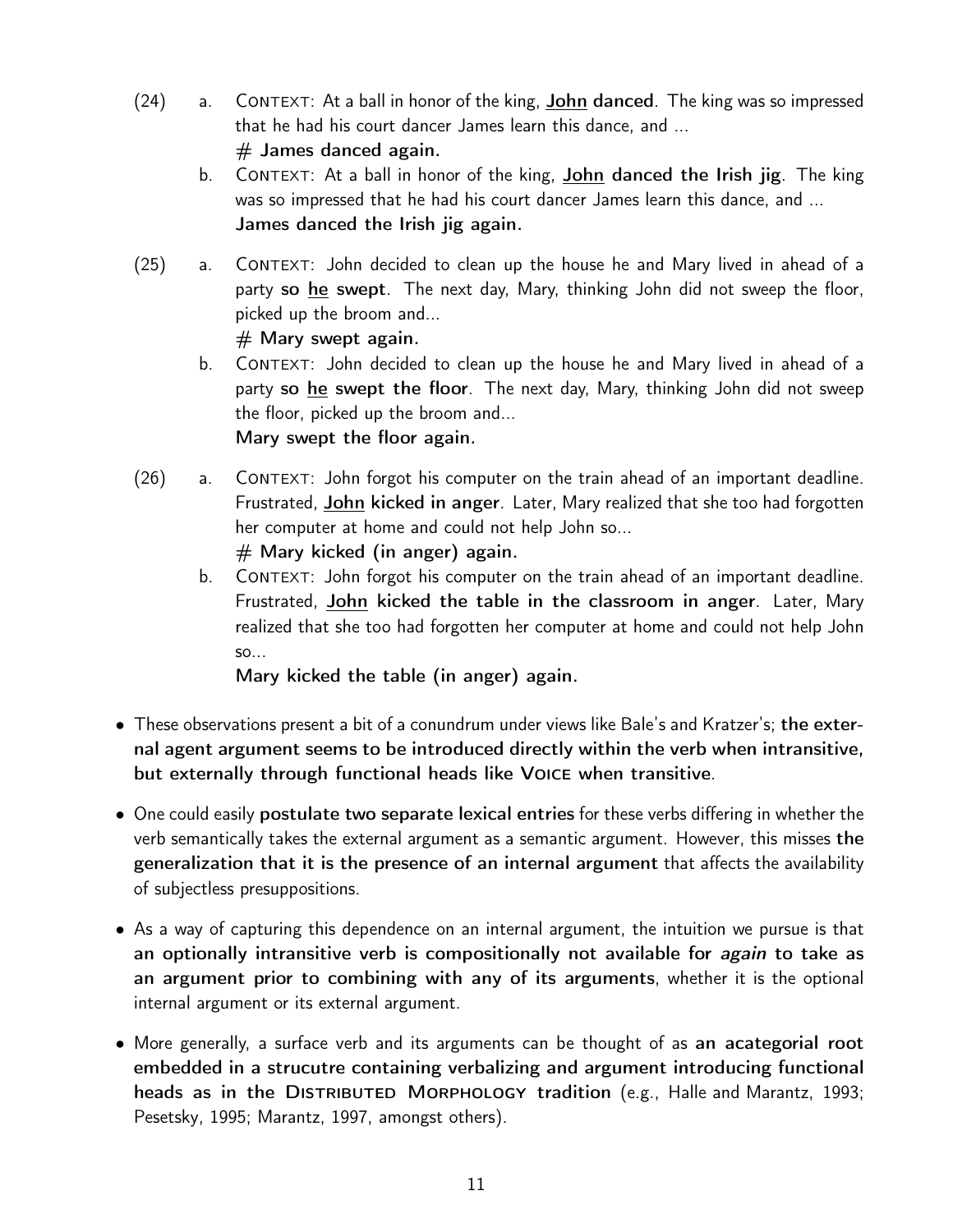- In other words, this comes close to the view of [Borer \(2005](#page-18-4)) and [Schein](#page-18-3) [\(1993](#page-18-3)) schematized in [\(3\)](#page-2-0). However, we make another assumption about the root at the base of the tree; the root specifies an argument position but does not directly introduce the DP that saturates this argument position nor specify its thematic interpretation.
- Formally, the root is a function from thematic denotations to individuals to a predicate of events, variables over thematic denotations we notate with  $\theta$ . An example denotation of the root of *dance* is given below.

(27) 
$$
\llbracket \sqrt{\text{DANCE}} \rrbracket = \lambda \theta_{e, vt}.\lambda x. \lambda e. \text{DANCE}(e) \wedge \theta(x)(e)
$$

- The role of verbalizing functional heads, one of which is the external argument introducing Voice, serves to specify the thematic interpretation of  $\theta$ . We assume different flavors of such functional heads, which we generally label v (adopting the terminology of [Folli and Harley 2005\)](#page-18-14).
- VOICE can be seen as a specific flavor of v [\(Wood and Marantz](#page-19-1), [2017](#page-19-1)); we further assume other v heads introducing roles like THEME, GOAL etc. v can also be interpreted expletively, semantically being simply an identity function [\(Wood](#page-19-2), [2012;](#page-19-2) [Myler](#page-18-25), [2014;](#page-18-25) [Wood and Marantz, 2017](#page-19-1)).

(28) a. 
$$
\begin{array}{ll}\n[v_{Agent}]: \lambda x. \lambda e. A GENT(e) = x \\
b. & [v_{Theme}]: \lambda x. \lambda e. THEME(e) = x \\
c. & [v_{\emptyset}]: \lambda V.V\n\end{array}
$$

- Note now that the semantic type of an argument introducing head is *<*e,*<*v,t*>>*, relating an individual to an event through thematic roles [\(Kratzer](#page-18-1), [1996\)](#page-18-1).
- This means that  $\bf{v}$  heads serve as the semantic argument of a root. In the intransitive case, it is  $v_{A<sub>gent</sub>}$  that supplies the first argument of the root since it combines first with an expletive v, leaving the thematic role argument unsaturated.
	- (29) Mary danced.



• Notably, there is no type  $\langle v, t \rangle$  constituent to serve as *again's* first argument until after the external argument has been introduced, as required by the root denotation.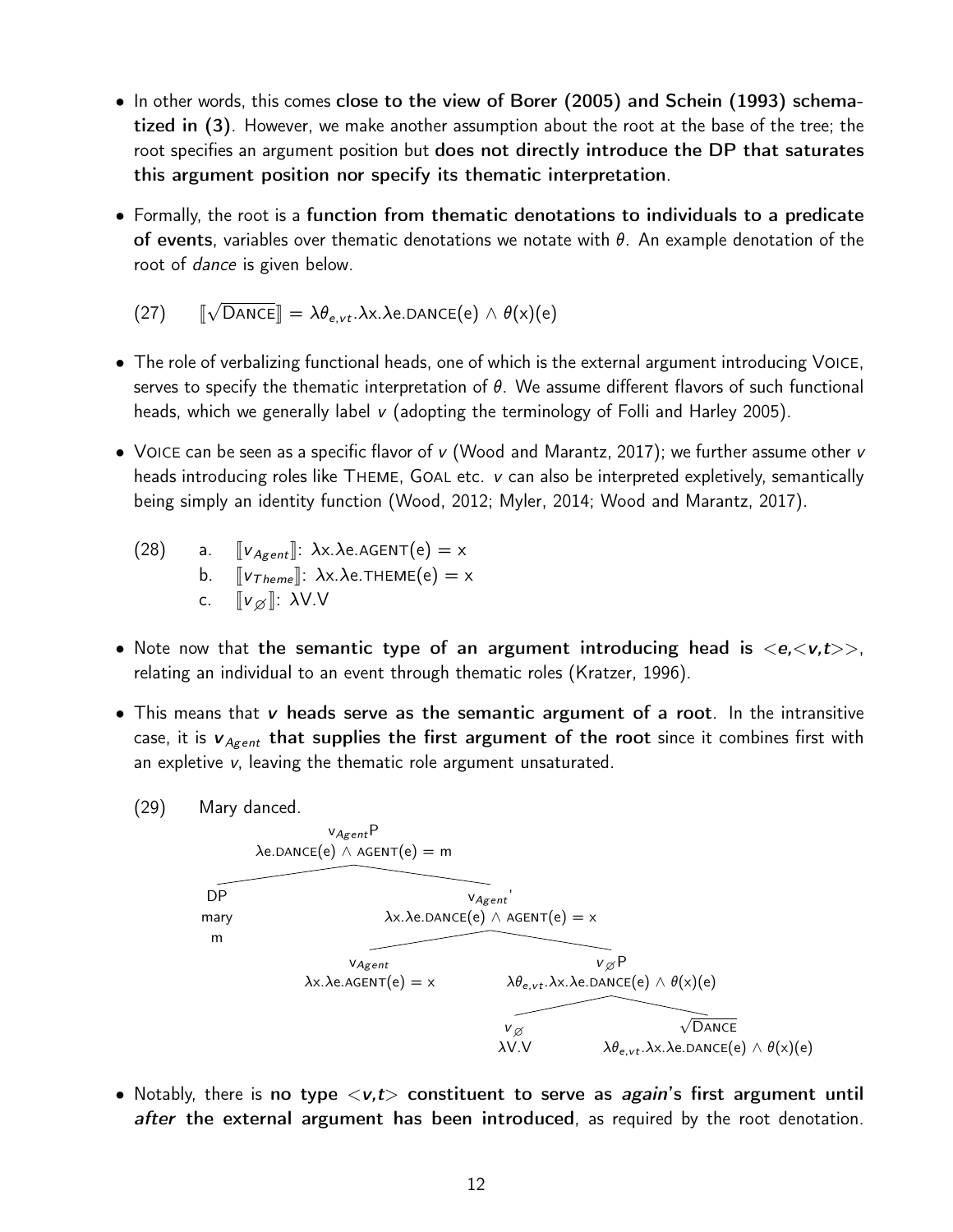This successfully predicts that the intransitive version of *dance* disallows subjectless presuppositions.

• The transitive variant, on the other hand, will require  $v_{Theme}$  to first introduce the internal argument and supply the roots thematic role argument. The external argument is then introduced by v<sub>Agent</sub> via EVENT IDENTIFICATION, as per [Kratzer](#page-18-1) [\(1996\)](#page-18-1).



- Note now that  $v_{T \text{heme}}$ P is now of the appropriate type i.e.,  $\langle v, t \rangle$  to serve as *again's* first argument, predicting a subjectless presupposition as required.
- Here, we maintained that a verb's arguments are introduced through functional heads as per [Kratzer \(1996\)](#page-18-1), [Borer](#page-18-4) [\(2005\)](#page-18-4), and [Schein \(1993\)](#page-18-3). Crucially, we differ in the specific semantics of the lexical root, which we assume provides an argument position but does not specify its thematic denotation, which it requires as a semantic argument.
- We therefore successfully capture the observations with optionally transitive unergative verbs, whereby subjectless repetitive presuppositions depend on the presence of an internal argument (see [Smith and Yu 2021](#page-18-26) for analysis of optional PPs which also license subjectless presuppositions).

# 5 A General Theory of Argument Introduction

- Taking stock, we see using the subjectless repetitive presupposition diagnostic that they way arguments are introduced, both external and internal, are sensitive both to the lexical semantics of the verbal roots involved as well as their structural context.
- To adequately account for the facts observed, we proposed analyses along two lines; 1) enriching the semantic representations of verbal roots to reference specific arguments and 2)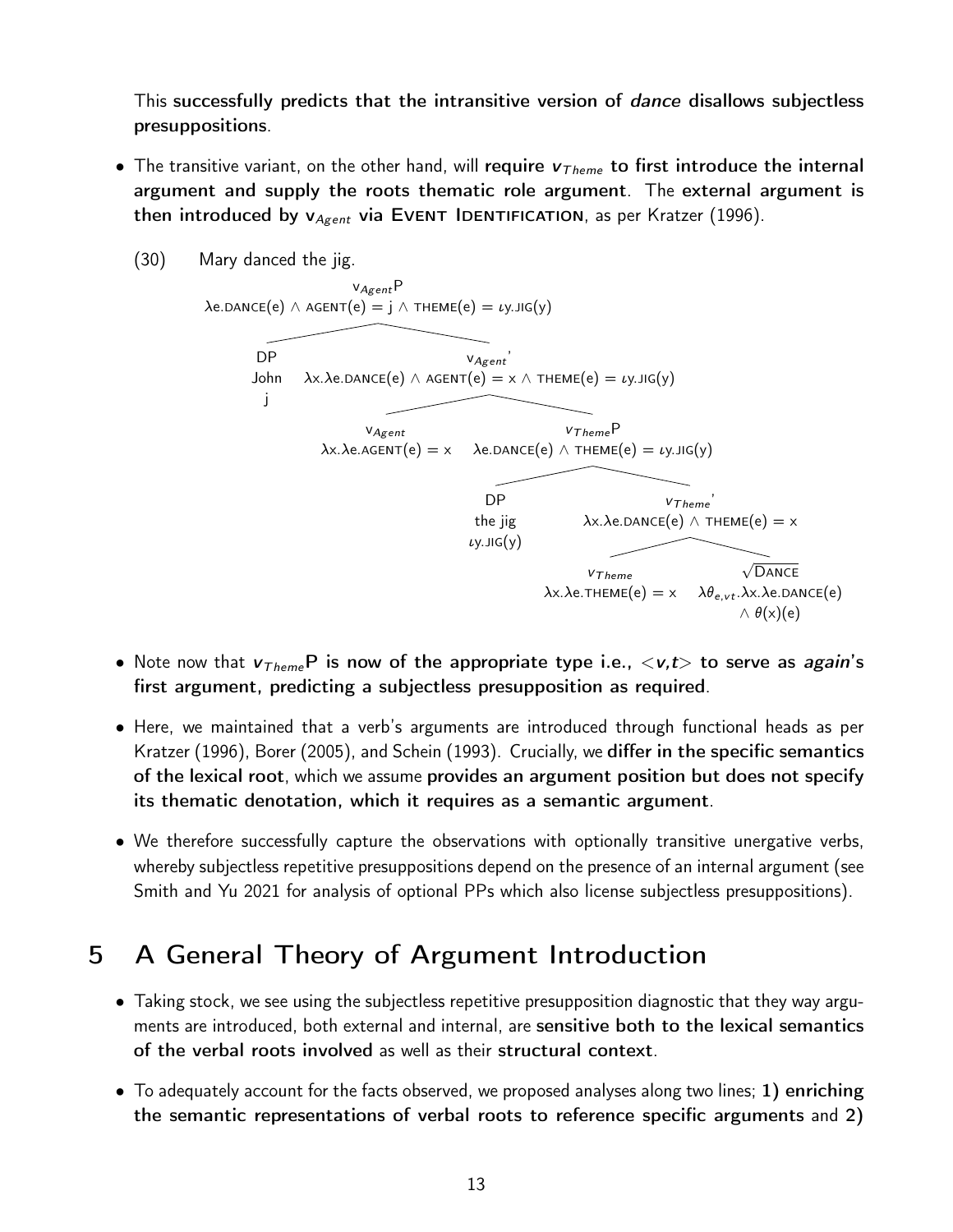abstracting away from the thematic interpretation of arguments and allowing verbal roots to take thematic denotations as arguments.

- Putting all the pieces together, we might begin to develop a unified, general theory of how arguments are introduced.
- The first obvious extension to the view presented in section [4](#page-8-0) is to generalize it to all verb classes, in particular those that are obligatorily transitive.
- The extension is relatively simple: we add the assumption that functional  $\bf{v}$  heads can specify the roots that they combine with [\(Merchant, 2019\)](#page-18-27). In particular, the difference between obligatorily transitive verbs, obligatorily intransitive unergative verbs, and optionally transitive unergative verbs, boils down to the classes of roots  $v_{\emptyset}$  selects for.
- $\bm{\nu}_\varnothing$  selects for roots like  $\sqrt{\textsf{DANCE}}$ ,  $\sqrt{\textsf{WIDE}}$ ,  $\sqrt{\textsf{KICK}}$  etc. On the other hand,  $\bm{\nu}_{Theme}$  selects for a set of roots that is a superset of  $v_{\beta}$ , including not just  $\sqrt{\text{DANCE}}$ ,  $\sqrt{\text{WIEE}}$ ,  $\sqrt{\text{KICK}}$ but also  $\sqrt{\mathsf{H}$ IT,  $\sqrt{\mathsf{K}}$ ILL etc.
- In this way, we encode the fact that some classes of verbs must always be transitive and allow subjectless presuppositions, while others are optionally transitive and allow subjectless presuppositions only when transitive, using a root selectional feature on categorial heads which is independently motivated elsewhere (see again [Merchant 2019](#page-18-27) for detailed arguments from PPs).
- The proposal here can also be straightforwardly extended to ditransitive verbs. Take, for instance, ditransitive verbs that appear in the double-object construction; we may follow [Pylkkänen](#page-18-28) [\(2008\)](#page-18-28) in assuming that a possession relation is introduced by a low applicative head Appl*Low* (denotation adapted from [Pylkkänen 2008,](#page-18-28) see [Larson 2010](#page-18-29) for arguments against her specific implementation).
	- $(31)$   $\left[\right]$ AppL<sub>Low</sub> $\left] = \lambda x.\lambda y.\lambda e.\text{To-THE-Possession-OF}(e,x,y)$
- Using all the pieces we have amassed so far, we can assume that the ditransitive verb root takes Appl*Low* that has combined with its first argument as its semantic argument, given it is the semantic type of a thematic role denotation i.e., type  $\langle e \langle v, t \rangle \rangle$ .
- We can then have  $v_{Goal}$  introduce the direct object argument via PREDICATE MODIFICAtion, and the agent introduced via v *Agent* via Event Identification. The syntax here is hence similar to proposals in e.g., [Bruening 2010](#page-18-30), [2020.](#page-18-31)
	- (32) Lucy bought Tom Finnegan's Wake.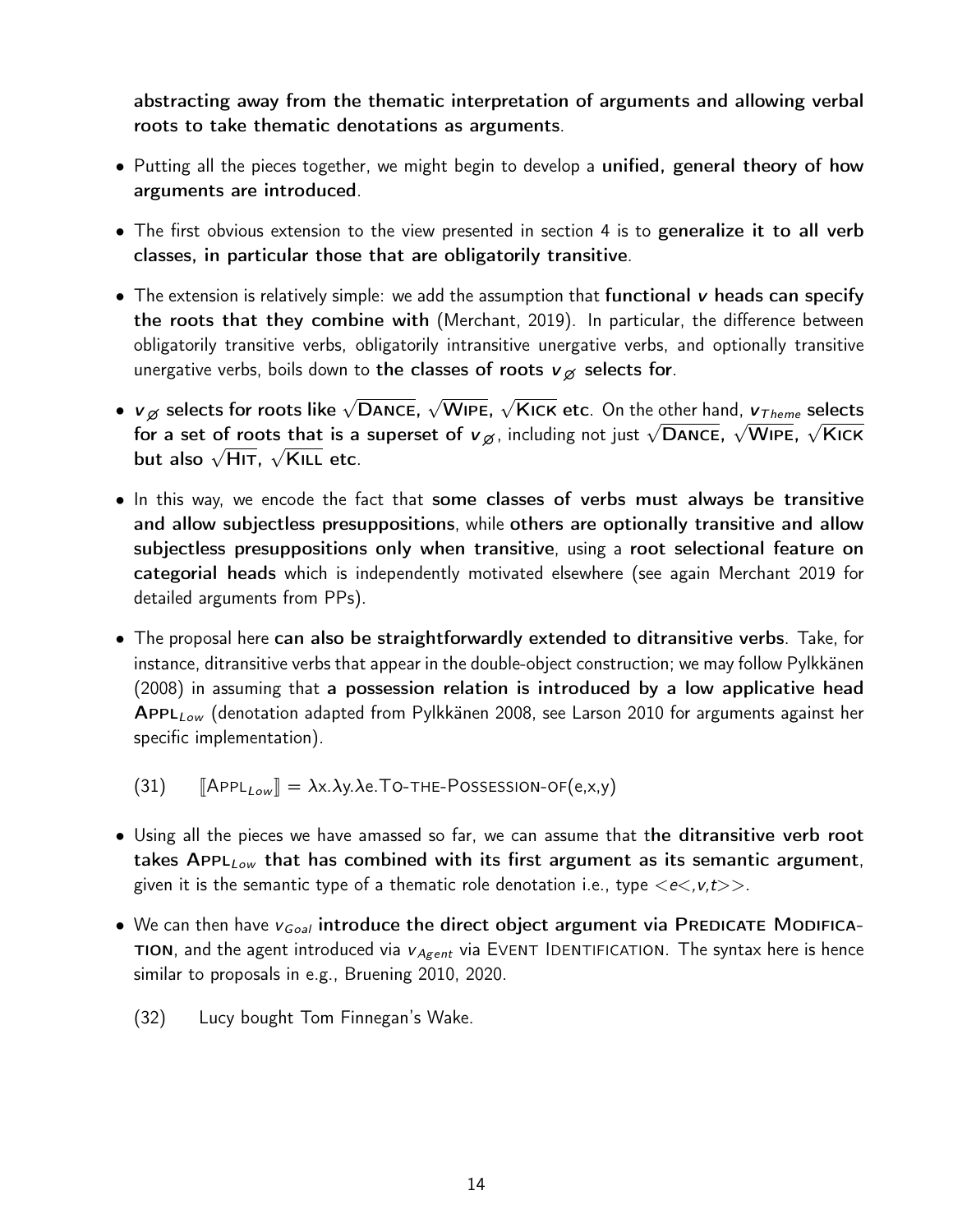

- Even more interestingly, we can now use the possibility of arguments in general being stranded outside *again*'s presupposition as a diagnostic for determining how they are introduced semantically.
- The relevant example here is a ditransitive verb that appears only in the prepositional dative frame such as *donate*. The observation is that the sole presence of the direct object is sufficient to license subjectless presuppositions; however, the sole presence of the PP is not sufficient to do so.
	- (33) a. Mary donated.
		- b. Mary donated the books.
		- c. Mary donated to the library.
		- d. Mary donated the books to the library.
	- (34) Context: Mary donated a large number of books to her local library. The library returned the books, noting they were damaged. Later, Bill repaired the damage to the books and took and gave them to the library, who accepted them this time. So...
		- a.  $#$  Bill donated again.
		- b. Bill donated the books (to the library) again.
		- c.  $#$  Bill donated to the library again.
- <span id="page-14-2"></span><span id="page-14-1"></span><span id="page-14-0"></span>• From the perspective developed here, the observations with [\(34-a\)](#page-14-0) and [\(34-b\)](#page-14-1) are not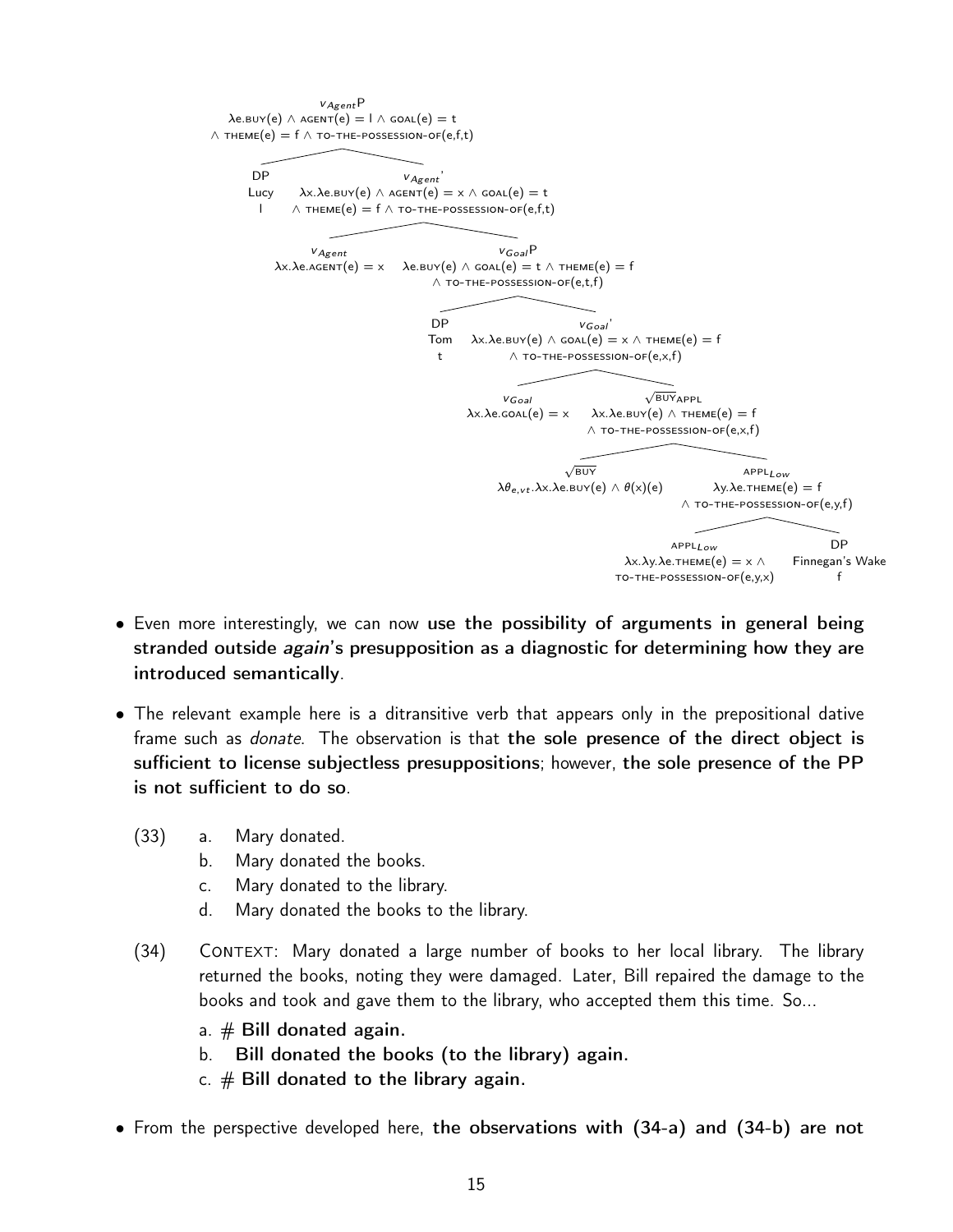surprising; that is, we expect to need at least one argument (the direct object) outside the external argument to license subjectless presuppositions.

• What is perhaps surprising is [\(34-c\).](#page-14-2) Under our perspective, if we assign the same semantics to the root of *donate* as requiring a thematic role argument, it seems the dative PP alone is not sufficient to saturate the verb root's thematic role argument and hence not license subjectless presuppositions.

(35) 
$$
\llbracket \sqrt{\text{DonATE}} \rrbracket = \lambda \theta_{e, vt}.\lambda x. \lambda e. \text{DonATE}(e) \wedge \theta(x)(e)
$$

- In other words, it seems that the dative PP argument of a ditrnasitive verb like *donate* does not in fact behave like it is an actual semantic argument. The thematic role argument of the verb root is saturated by the agent argument when the direct object is absent, and the dative PP argument is best thought of as adjunct-like, combining with the verb via something like PREDICATE MODIFICATION.
	- (36) Mary donated to the library.



- This might seem counter-intuitive and argues against analyses that suggest the dative PP argument is a direct semantic argument of a ditransitive verb, again as in [Larson \(1988](#page-18-32)), [Bruening](#page-18-30) [\(2010,](#page-18-30) [2020](#page-18-31)) and [Harley and Jung \(2015\)](#page-18-18).
- However, this in fact makes a correct prediction: since the PP combines via PREDICATE MODIFI-CATION, it can in principle attach higher than *again* and be excluded from its repetitive **presupposition**, most notably when it surfaces linearly to the right of *again* [\(Bale](#page-18-9), [2007\)](#page-18-9).
	- (37) CONTEXT: Lucy donated some books to the library, but the library returned them, saying they were too old and fragile. Later on... Mary donated them again to the local museum, where they are now on display.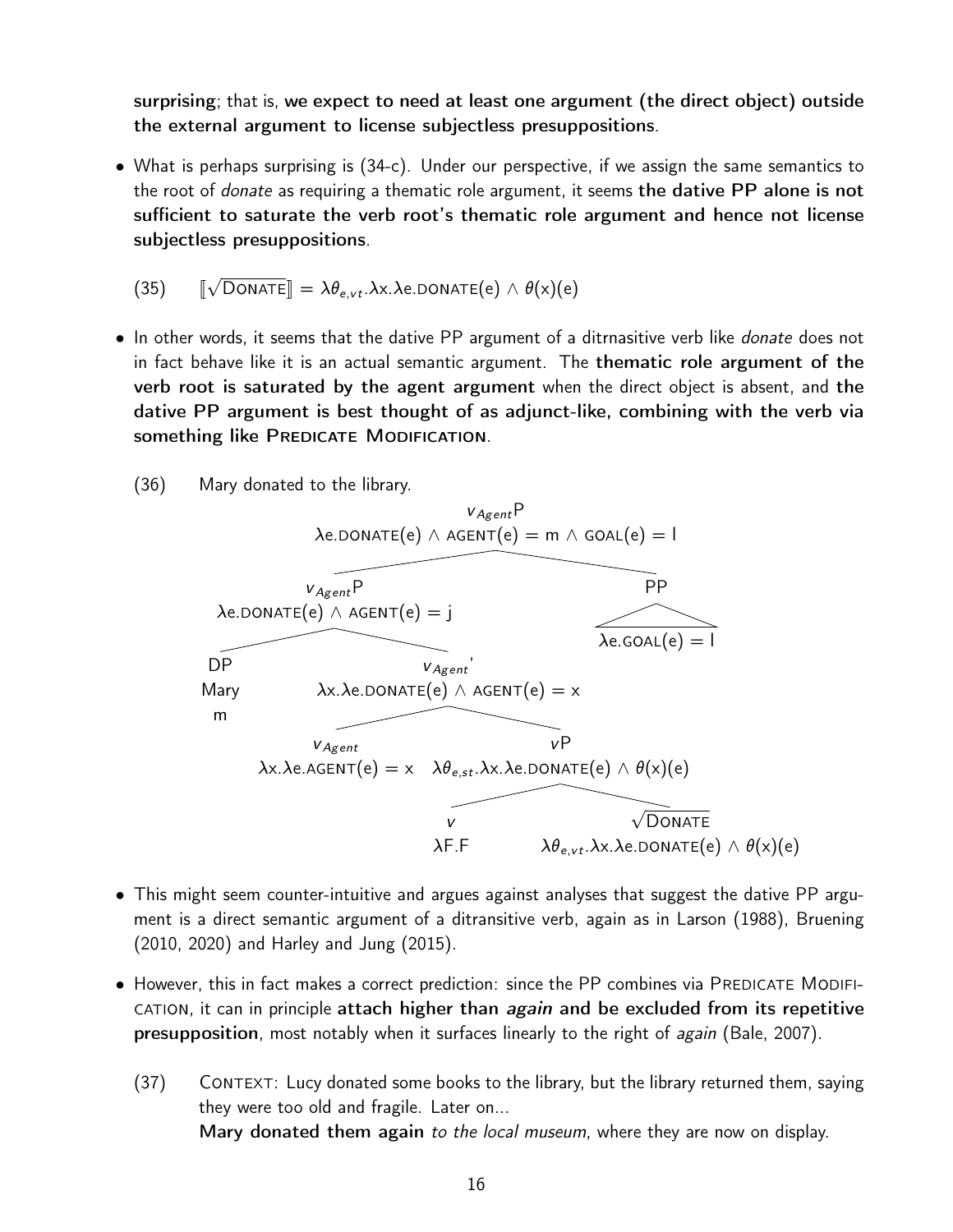- The proposal sketched above therefore can be extended beyond transitive and intransitive verbs to ditransitive verbs. We can further shed light on whether arguments of particular ditransitive verbs are taken as semantic arguments or not. See further [Zhang](#page-19-3) [\(2022\)](#page-19-3) for an example of a potential extension of the same subjectless presupposition diagnostic to other languages.
- What remains is how to integrate the observation that the root's lexical semantics can also affect whether subjectless presuppositions are available, as with verbs like murder and love.
- As a first pass, the general strategy might be to utilize semantic binding as with the analysis for verbs like love. That is, these verbs similarly take thematic role arguments but impose additional semantic conditions that make reference to their external arguments through semantic indices.
	- $(38)$  a.  $\sqrt{\text{MURDER}}_n$ ] $g$ :  $\lambda \theta. \lambda x. \lambda e. \lambda w.$ [MURDER(e)(g(n))(w)  $\wedge \theta(x)(e)(w)$ ] where MURDER(e)(g(n))(w) = 1 iff  $\exists s$ [CAUSE(e,s)  $\land$  DEAD(s)  $\land$  HOLDER(s) = THEME(e)]  $\land \forall$ w'[intention $\frac{g^{(n)}}{w'}(w) \to [A\textsf{GENT}(e) = g(n) \land \exists s[\textsf{CAUSE}(e,s) \land \textsf{DEAD}(s)]]]$  $b_{\cdot}$  $\sqrt{\text{Love}}_n$ <sup>*g*</sup>:  $\lambda \theta$ . $\lambda$ x. $\lambda$ s.Love-of(g(n))(s) ∧  $\theta$ (x)(s)
- Consistent with what we have seen so far, *again* will only have a constituent of the right semantic type to take as argument once the first thematic role argument and individual argument assigned that thematic role have been saturated.
- $v<sub>Theme</sub>$  will supply this first thematic role argument via FUNCTIONAL APPLICATION, and  $v_{Agent/Experiencer}$  supplies the external agent or experiencer argument and maps any indices in its complement to the external argument as discussed previously.
- For murder, we will require the agent be represented twice, once in the lexical semantics of the verb root and once introduced by  $v_{Agent}$ , in order to capture the fact that subjectless repetitive presuppositions are disallowed. See again e.g., [Wechsler \(2020\)](#page-19-0) for arguments that this is independently needed in any case.
- With stative transitive verbs, we need not represent the external argument twice, since the specific relation denoted by the root is always relativized to the experiencer argument.
- A question: why is it always  $v_{Agent/Experiencer}$  that induces binding of the index present in the root, and never  $v_{Theme}$ ?
- On our approach, this follows from the fact that v *T heme* is always the sister of the verb root, as well as the verb root's type: v heads capable of binding need to take a predicate of events as their argument, but the root is of type *<<*e,vt*>*,*<*e,vt*>>*. If v *T heme* is introduced locally to the verb root, then any variant of it that effects binding would be unable to compose with the root due to a type-clash.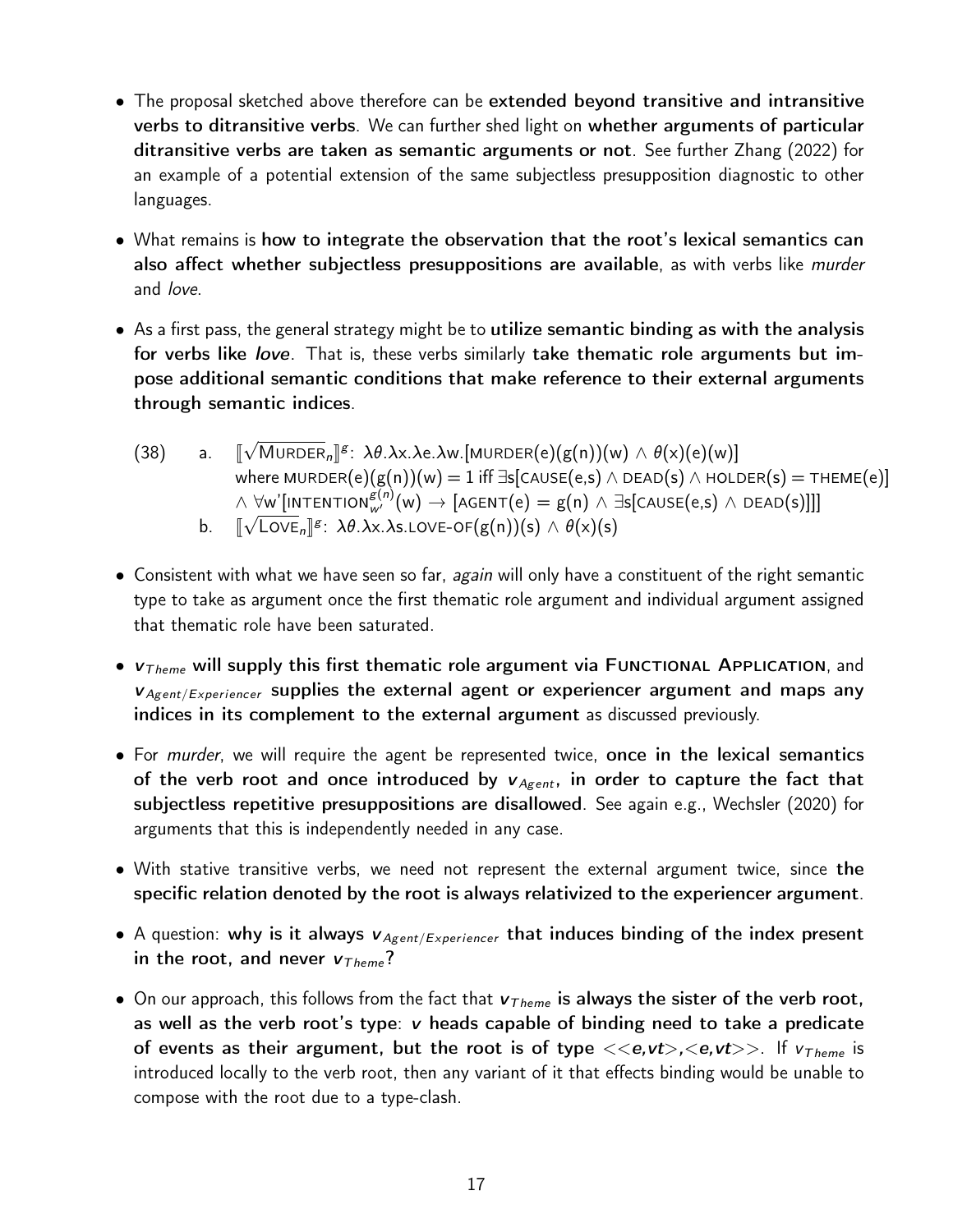• This accounts for [Hale and Keyser](#page-18-16)'s [\(2002\)](#page-18-16) observation that indices in stative transitive **verbs are bound** *obviatively*: it is the structurally more distant, rather than the structurally closest argument, that effects binding (i.e., murder involves intent of the murderer rather than the murdered, love involves the love of the lover rather than the lovee etc.).

# 6 Summary

- We began by reviewing current understandings about how a verb's arguments are semantically introduced: 1) they are all introduced directly as semantic arguments of the verb, 2) some arguments are introduced by the verb, others by functional heads, and 3) verbs do not semantically introduce their arguments at all and only functional heads do.
- Utilizing the repetitive presupposition introduced by the trigger *again*, we were able to isolate two factors that bear on the question of how a verb's arguments are semantically introduced: the lexical semantics of the root in question and the presence of internal arguments.
- Root classes can determine if their external arguments need to be represented internally to their lexical semantics, examples of which include certain kinds of transitive killing verbs as well as transitive stative verbs of emotion.
- The relevant observations are that these verbs either encode intentionality or express some emotive property of the external argument, which necessitates referring to them independently of where the external argument is introduced.
- Furthermore, we observed that the presence of internal arguments for optionally transitive unergative verbs can also determine the availability of subjectless repetitive presuppositions, suggesting that something fundamental about the semantic composition changes when internal arguments are introduced.
- The proposed analysis suggests that verb roots take thematic role arguments, which specify the thematic interpretation of a verb's given argument position. This captures the dependence of subjectless presuppositions on the presence of an internal argument.
- This is easily extendable to other verb classes like ditransitives with minimal additional assumptions not already present in the literature and we show that other unnoticed predictions about PP arguments of ditransitive verbs are also borne out.
- Finally, we sketched a potential way to incorporate root-specific lexical semantics into this general picture utilizing semantic indices, though some finer details remain to be worked out.
- It is taken for granted that verbs taking arguments can be modelled as functions taking n-ary arguments in one way or other; we hoped to have illustrated that the empirical facts are much more complex and messy than the generally assumed picture and that what we present here provides a useful window into further exploration, both between verb classes in a single language and across languages.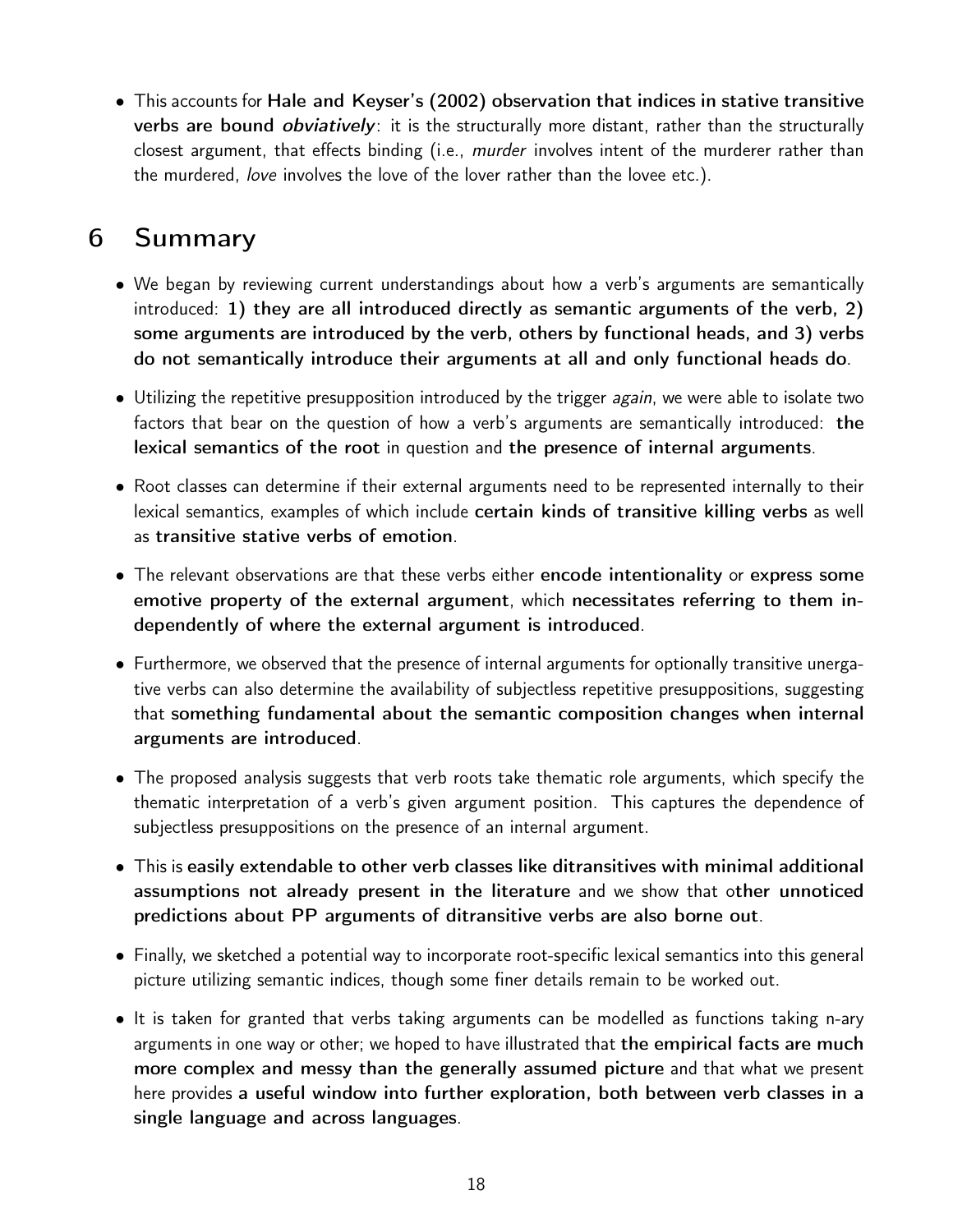### **References**

- <span id="page-18-10"></span>Ausensi, J., Yu, J., and Smith, R. W. (2021). Agent entailments and the division of labor between roots and functional structure. Glossa: A Journal of General Linguistics, 6(1):53.
- <span id="page-18-9"></span>Bale, A. C. (2007). Quantifiers and verb phrases: An exploration of propositional complexity. Natural Language and Linguistic Theory, 25(3):447–483.
- <span id="page-18-8"></span>Beck, S. and Johnson, K. (2004). Double objects again. Linguistic Inquiry, 35(1):97–123.
- <span id="page-18-4"></span>Borer, H. (2005). Structuring sense: In name only, volume 1. Oxford University Press, Oxford.
- <span id="page-18-30"></span>Bruening, B. (2010). Ditransitive asymmetries and a theory of idiom formation. Linguistic Inquiry, 41(4):519–562.
- <span id="page-18-31"></span>Bruening, B. (2020). Implicit arguments in English double object constructions. Natural Language & Linguistic Theory.
- <span id="page-18-0"></span>Davidson, D. (1967). The logic form of action sentences. In Rescher, N., editor, The Logic of Decision and Action, pages 81–95. University of Pittsburgh Press.
- <span id="page-18-6"></span>Dowty, D. (1979). Word meaning and Montague grammar. Dordrecht: D. Reidel Publishing.
- <span id="page-18-12"></span>Dowty, D. (1991). Thematic proto-roles and argument selection. Language, 67(3):574–619.
- <span id="page-18-14"></span>Folli, R. and Harley, H. (2005). Flavors of v. In Kempchinsky, P. M. and Slabakova, R., editors, Aspectual Inquiries, pages 99–120. Springer, Dordrecht.
- <span id="page-18-15"></span>Grano, T. (2017). The logic of intention reports. Journal of Semantics, 34:587–632.
- <span id="page-18-16"></span>Hale, K. and Keyser, S. J. (2002). Prolegomenon to a Theory of Argument Structure. MIT Press, Cambridge, MA.
- <span id="page-18-22"></span>Halle, M. and Marantz, A. (1993). Distributed morphology and the pieces of inflection. In Hale, K. and Keyser, S. J., editors, The View from Building 20, pages 111–176. Cambridge, MA: MIT Press.
- <span id="page-18-17"></span>Harley, H. (2003). Possession and the double object construction. In Pica, P. and Rooryck, J., editors, Linguistic Variation Yearbook 2, pages 31–70. John Benjamins Publishing Company, Amsterdam.
- <span id="page-18-18"></span>Harley, H. and Jung, H. K. (2015). In support of the  $P_{HAVE}$  analysis of the double object construction. Linguistic Inquiry, 46(4):703–730.
- <span id="page-18-1"></span>Kratzer, A. (1996). Severing the external argument from its verbs. In Ann Zaring, L. and Rooryck, J., editors, Phrase structure and the lexicon, pages 109–137. Kluwer, Dordrecht.
- <span id="page-18-20"></span>Kratzer, A. (2009). Making a pronoun: Fake indexicals as windows into the properties of pronouns. *Linguistic Inquiry*, 40(2):187–237.
- <span id="page-18-32"></span>Larson, R. (1988). On the double object construction. Linguistic Inquiry, 19(3):335–391.
- <span id="page-18-29"></span>Larson, R. (2010). On Pylkkänen's semantics for low applicatives. Linguistic Inquiry, 41:701–704.
- <span id="page-18-21"></span>Levin, B. (1993). English verb classes and alternations: A preliminary investigation. University of Chicago Press, Chicago, IL.
- <span id="page-18-2"></span>Marantz, A. (1984). On the nature of grammatical relations. Cambridge, MA: MIT Press.
- <span id="page-18-24"></span>Marantz, A. (1997). No escape from syntax: Don't try morphological analysis in the privacy of your own lexicon. In University of Pennsylvania Working Papers in Linguistics, volume 4, pages 201–225.
- <span id="page-18-5"></span>McCawley, J. (1968). Lexical insertion in a transformational grammar without deep structure. In Proceedings of the Fourth Regional Meeting of the Chicago Linguistic Society, pages 71–80, Chicago, IL. Chicago Linguistic Society.
- <span id="page-18-27"></span>Merchant, J. (2019). Roots don't select, categorial heads do: Lexical selection of PPs may vary by category. The Linguistic Review, 36(3):325–341.
- <span id="page-18-25"></span>Myler, N. (2014). Building and Interpreting Possession Structures. PhD thesis, New York University, New York, NY.
- <span id="page-18-23"></span>Pesetsky, D. (1995). Zero Syntax: Experiencer and Cascades. Cambridge, MA: MIT Press.
- <span id="page-18-28"></span>Pylkkänen, L. (2008). Introducing Arguments. Cambridge, MA: MIT Press.
- <span id="page-18-19"></span>Rothmayr, A. (2009). The Structure of Stative Verbs. John Benjamins Publishing Company.
- <span id="page-18-3"></span>Schein, B. (1993). Plurals and events. Cambridge, MA: MIT Press.
- <span id="page-18-26"></span>Smith, R. W. and Yu, J. (2021). Agentless presuppositions and the semantics of verbal roots. Natural Language  $\&$ Linguistic Theory.
- <span id="page-18-11"></span>Talmy, L. (1991). Path to realization - via aspect and result. In Berkeley Linguistics Society (BLS) 17, pages 480–519.
- <span id="page-18-13"></span>Van Valin, R. and Wilkins, D. (1996). The case for 'effector': Case roles, agents, and agency revisited. In Shibatani, M. and Thompson, S., editors, Grammatical constructions: Their form and meaning, pages 289–322. Oxford: Oxford University Press.
- <span id="page-18-7"></span>von Stechow, A. (1996). The different readings of wieder 'again': A structural account. Journal of Semantics, 13(2):87-